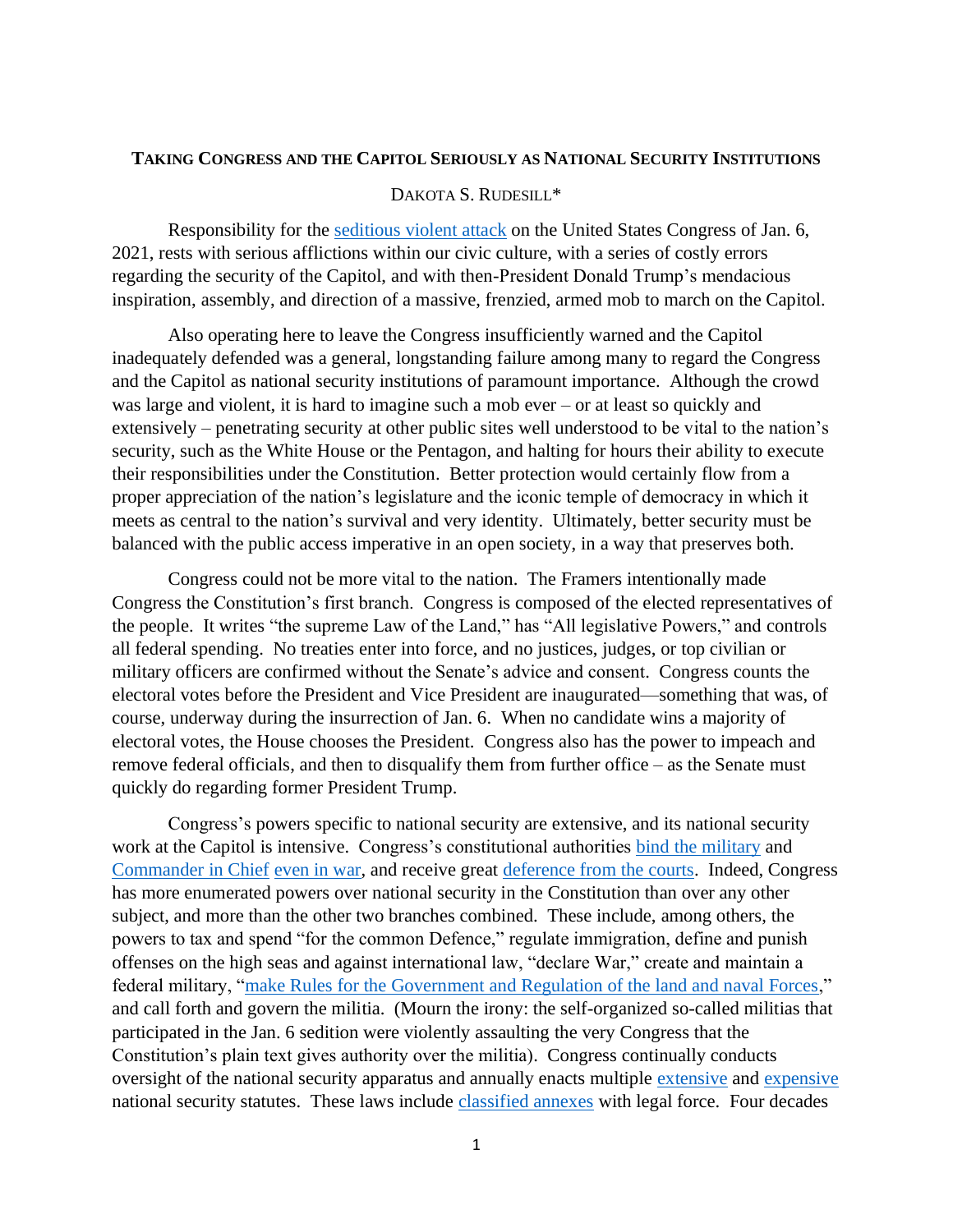worth of Congress's [secret laws](https://papers.ssrn.com/sol3/papers.cfm?abstract_id=2687223) presumably are stored in special secure rooms in the Capitol complex along with documents, computers, and other information on the nation's most highly classified activities, including covert actions, current military operations, nuclear weapons, counter-terrorism, cyber security, and foreign intelligence surveillance. As was the case during this month's assault, the first three successors to the Commander in Chief are often at the Capitol: the Vice President (also the President of the Senate, who [reportedly](https://www.cnn.com/2021/01/19/politics/trump-biden-nuclear-football-inauguration/index.html) often is accompanied by a military aide with a nuclear "football" and launch codes), the Speaker of the House, and the President Pro Tempore of the Senate.

Finally, the Capitol building is a profoundly important symbol. The three major attacks on the Capitol in our nation's 245 year history – its burning by the British Army during the War of 1812, its likely targeting by the fourth hijacked plane on Sept. 11, 2001, and the seditious attack of Jan. 6, 2021 – underscore the importance of the Capitol as an emblem and idea. There is no more powerful symbol of our nation and its republican self-government, nor of the civilizational causes of democracy and liberty for which America stands, than the white marble Capitol dome.

Despite all of this, it was fair to say before Jan. 6 that Congress and the Capitol were not taken seriously enough in national security terms. It is impossible not to see that pattern – and that error – now. How did this happen?

A short list of reasons begins with the creation of a massive, permanent national security apparatus within the Executive Branch after World War II to confront the Soviet threat, and its perpetuation after the Cold War to support American global leadership and security. Where the military and intelligence enterprise has become large, specialized, and professionalized, Congress as a legislative body composed of elected Members and underpaid staff has remained much smaller, necessarily more generalized, and only partially professionalized regarding national security matters. Meanwhile, our standing military and espionage armies have answered to an imperial presidency, a single chief executive with near-monarchical authority over nuclear launch and other uses of force, thanks to the feared [immediacy of the threat](https://papers.ssrn.com/sol3/papers.cfm?abstract_id=3689074) and congressional [acquiescence.](https://papers.ssrn.com/sol3/papers.cfm?abstract_id=3689074) Legal theories of [executive supremacy](https://scholarship.law.umn.edu/faculty_articles/464/) in national security at odds with the structure and [original understanding of the Constitution,](https://harvardlawreview.org/2008/01/the-commander-in-chief-at-the-lowest-ebb-ae-framing-the-problem-doctrine-and-original-understanding/) with [the balance of our constitutional](https://harvardlawreview.org/2008/02/the-commander-in-chief-at-the-lowest-ebb-ae-a-constitutional-history/)  [history,](https://harvardlawreview.org/2008/02/the-commander-in-chief-at-the-lowest-ebb-ae-a-constitutional-history/) and with [Supreme Court jurisprudence](https://www.oyez.org/cases/2005/05-184) have become an influential minority view of separation of powers. Congress also does vital legal, budget, and policy work regarding defense, intelligence, and foreign affairs, but most of its work naturally is on domestic policy and politics, not national security matters. The net effect of these trends is that until insurrectionists had breached the Capitol and halted Congress's constitutional vote counting for several hours, too few people on Capitol Hill, elsewhere in government, and among the public were thinking of Congress and the Capitol in the same national security terms that they do the President and the White House, or the Secretary of Defense and the Pentagon.

Of course, the physical security of Capitol Hill is not the only imperative going forward. The Capitol is different in important ways from, say, a military installation such as the Pentagon. The Congress represents the people. The Capitol must be a public space. Its heavy fortification and obvious militarization in the wake of the Jan. 6 attack – with soldiers massed in the Capitol